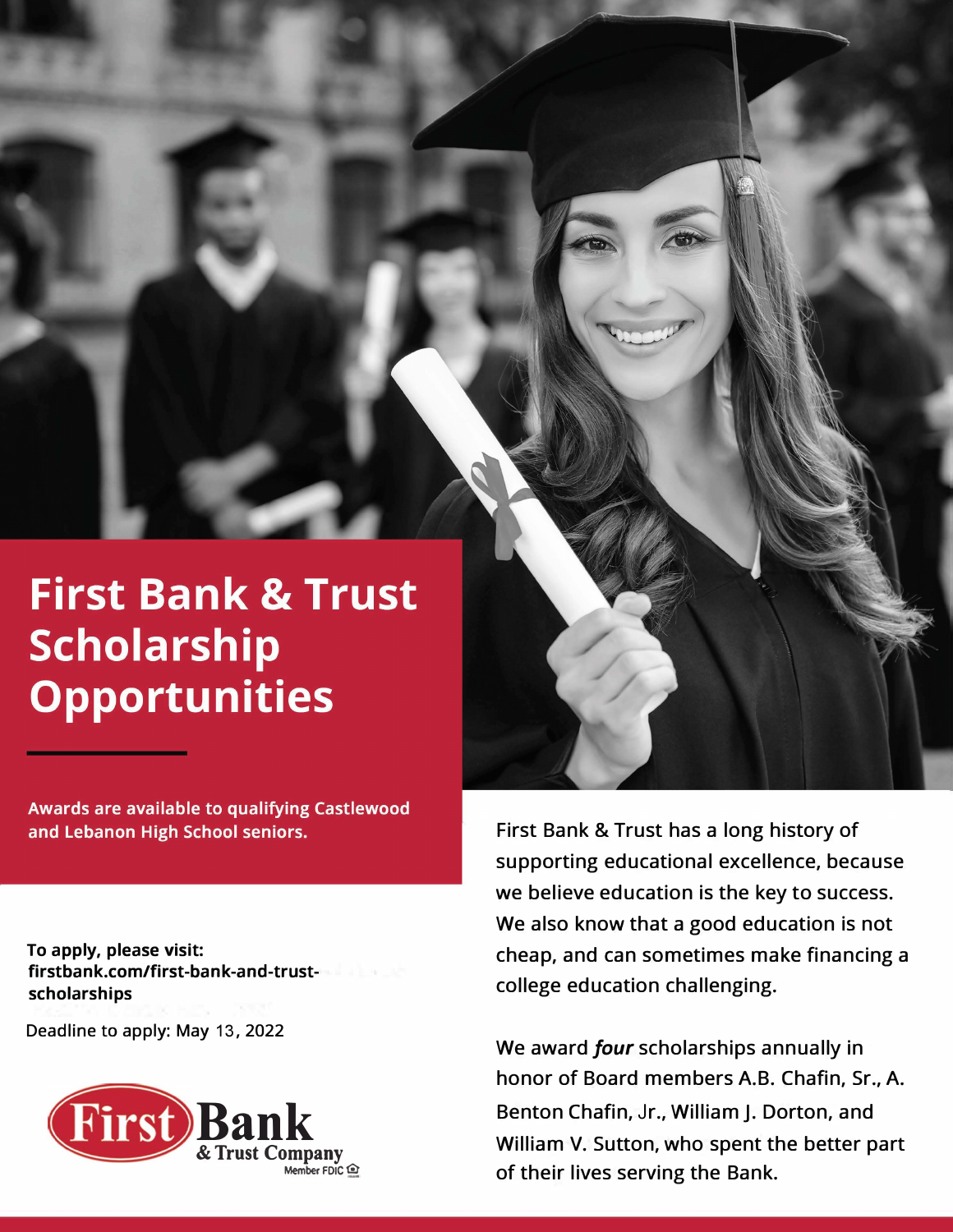

www.firstbank.com

### **First Bank and Trust Company Scholarship Application**

**Deadline: May 13, 2022**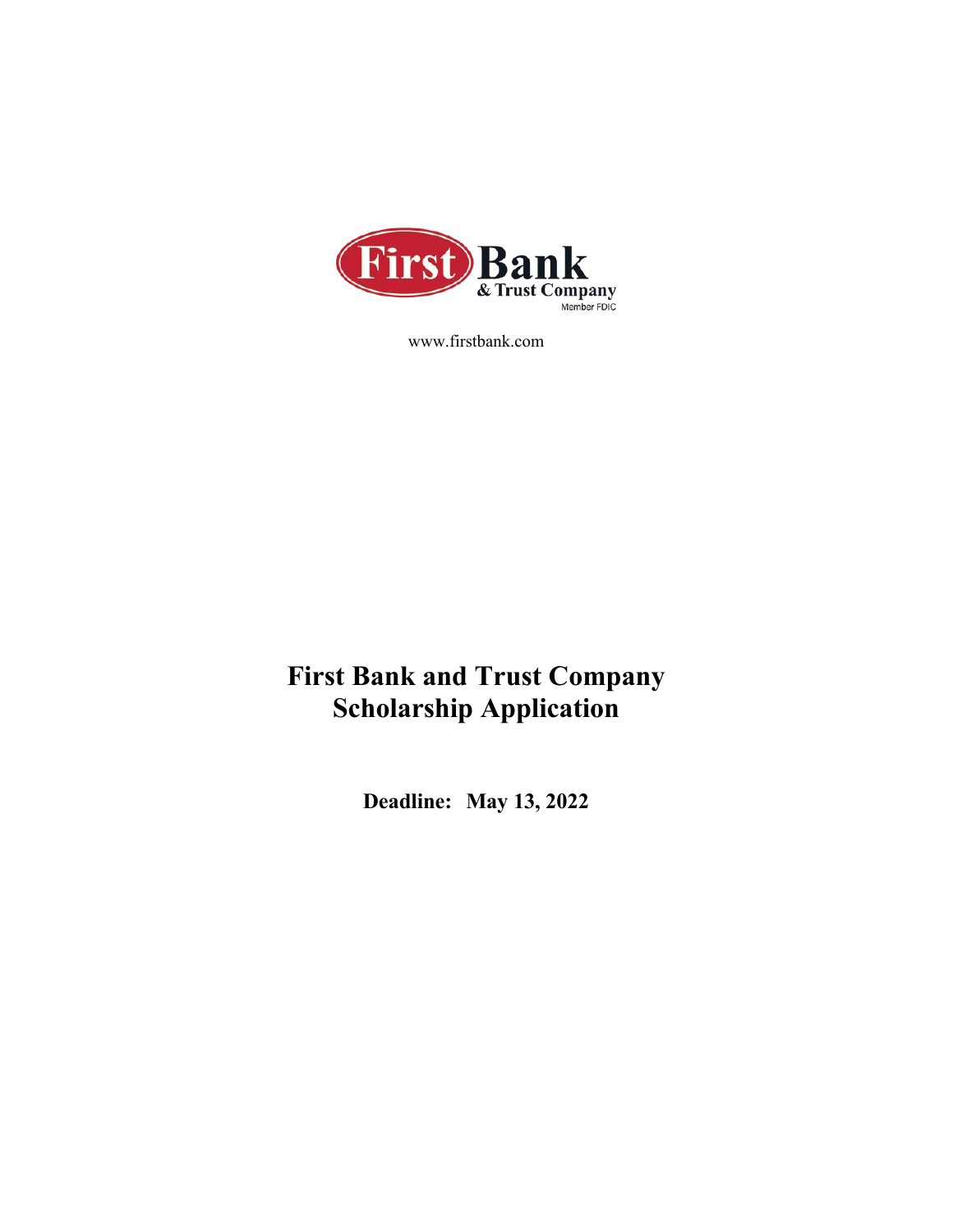Prospective Applicant:

Thank you for your interest in the First Bank and Trust Company Scholarship.

There are four scholarships awarded annually, one in memoriam of Mr. A.B. Chafin, Sr., one in memoriam of Mr. A. Benton Chafin, Jr., one in memoriam of Mr. William V. Sutton and one in memoriam of Mr. William J. Dorton. Scholarships are awarded to three (3) seniors from Lebanon High School (Chafin (2) and Sutton Scholarships) and one (1) senior from Castlewood High School (Dorton Scholarship).

#### *A.B. Chafin Scholarship- Lebanon*

Augustus Benton (A.B.) Chafin, Sr. was born on July 14, 1929 in Russell County, Virginia.

He graduated from Lebanon High School in 1948.

A year later he married Mary Helen Miller of Washington County, Virginia. The couple had two children, Teresa Marlene Chafin and Augustus Benton Chafin, Jr. Teresa is a Justice on the Supreme Court Of Appeals. His late son, A. Benton Chafin, Jr., carried on the Chafin family legacy by joining the First Bank & Trust Company Board of Directors in 1992 following his father's passing. He served as Director and former Board Chairman up until his untimely passing on January, 1st, 2021.

A.B. Chafin Sr. belonged to numerous civic and trade organizations. He was a member of the Independent Order of Odd Fellows Lodge No. 212, chaired the Southern States Cooperative, and was a member of the Spring City Baptist Church.

In addition to running the family farm on Moccasin Creek, Mr. Chafin was owner and operator of the Dixie Jenkins Warehouse in Abingdon, Virginia. He served as vice-president of Russell Meat Packing and was a co-founder of Russell Land and Auction Company. He also served as chairman of the Russell County School Board from 1984 through 1987.

Mr. Chafin's most notable business success however, revolved around his role as a founding board member, and later chairman, of the First Bank and Trust Company. Since its start in Lebanon in 1979, First Bank and Trust has reached over two billion dollars in assets with offices in several locations in Virginia and Tennessee, including two locations in Lebanon.

Mr. Chafin took great pride in helping to guide the First Bank and Trust to its present day success as a model community bank that emphasizes small businesses, farms and wage earners.

The following quote was chosen by Mr. Chafin's graduating class at Lebanon High School to appear with his yearbook photo and accurately describes his philosophy:

*"Knowledge is proud that she has learned so much. Wisdom is humbled that she knows no more."*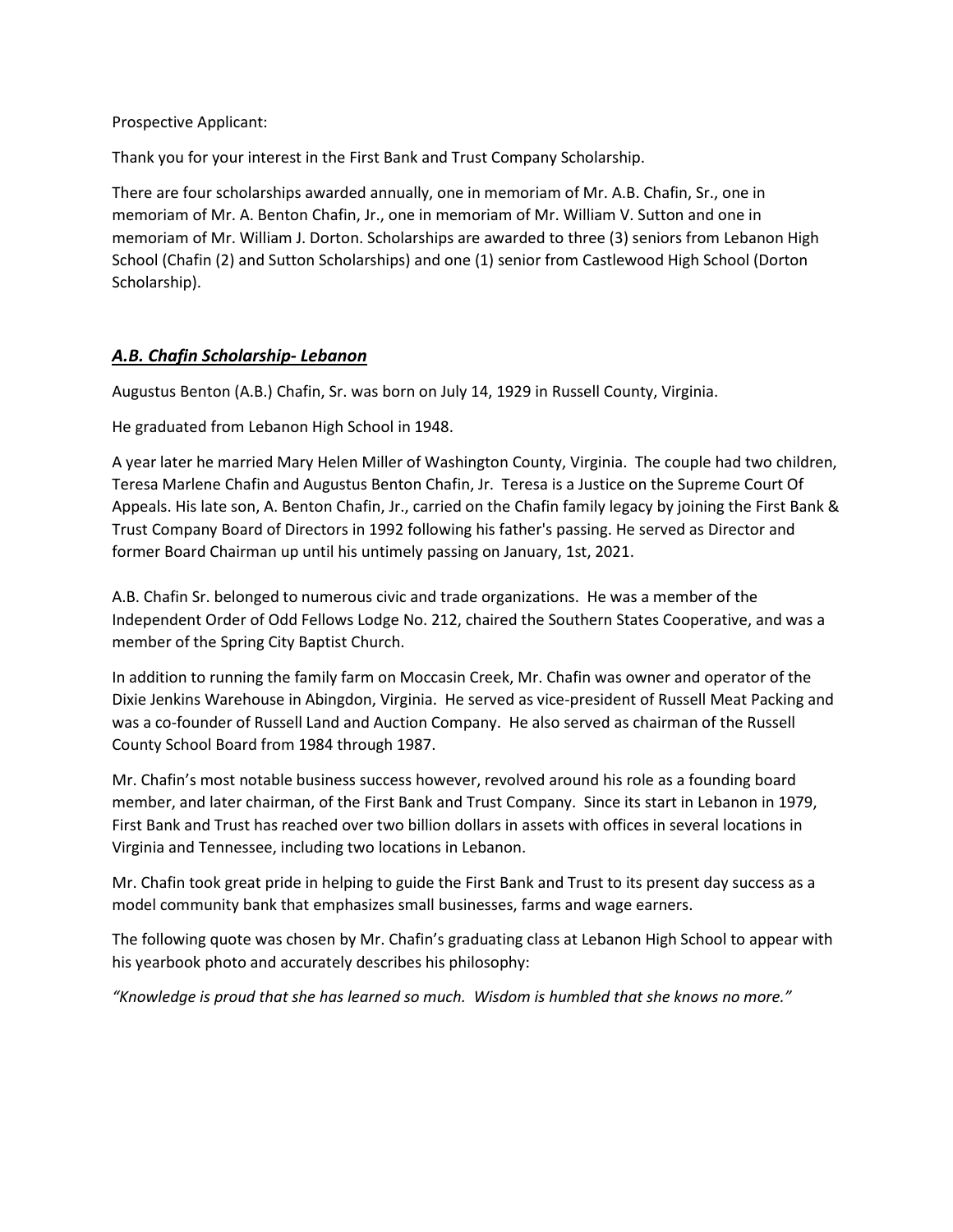#### *A. Benton Chafin, Jr. Scholarship- Lebanon*

A. Benton Chafin, Jr. was born on May 18<sup>th</sup>, 1960 in Abingdon, Virginia.

He graduated from Lebanon High School, then attended college at East Tennessee State University before earning his Doctor of Jurisprudence from the University of Richmond.

A. Benton Chafin, Jr. married Lora Lee Carr Chafin of Lebanon, Virginia. The couple had three children, Sophie Chafin Vance, Audra Chafin Hobert and Augustus Benton Chafin, III.

He was a husband, a father, a proud grandfather, a farmer, and an avid gardener. A. Benton Chafin, Jr. practiced law and established his own firm in 1986. In addition, he served as Virginia State Senator of the 38<sup>th</sup> District from 2014 until his passing in 2021.

A. Benton Chafin, Jr. joined the First Bancorp, Inc., Board of Directors in 1992 following the passing of his father, founding Board Member, A. B. Chafin Sr. As a board member, he was always determined to guide the company to greater heights by challenging others to take advantage of the foundation and momentum that he and others helped create to provide a world-class bank that would support the individuals, businesses, and communities we serve. Benton served as Director and former Board Chairman until his untimely death on January, 1st, 2021. Today, his daughter, Sophie Chafin Vance, represents the third generation of the Chafin family to serve on the Board of Directors.

Benton could light up any room with his positive outlook on life and his love for Southwest Virginia and his fellow citizens. He always took time to listen to others' opinions and provided sage advice and counsel that came from his heart. He will be remembered for his wisdom, judgement, humor, counsel, devotion and friendship.

#### *William J. Dorton, Jr. Scholarship-Castlewood*

William J. Dorton, Jr. was born on January 18, 1938 in Lebanon, Virginia. He graduated from Castlewood High School in 1956.

Mr. Dorton attended Lincoln memorial University from 1957-1958. He married Lorine B. Dorton. Mr. Dorton has two sons, William J. Dorton III and Robert L. Dorton, daughter-in-law Ruby Dorton and three grandchildren Ana, Brittany and Seth.

Mr. Dorton served for sixteen (16) years as Deputy Clerk for the Russell County Circuit Court Clerk until 1971. He was a member of the Independent Order of Odd Fellows for over 40 years and a lifelong member of the Democratic Party in Virginia.

In addition to being a farm operator most of his life, he also was a residential and commercial land developer for over 30 years. Mr. Dorton started Russell Land and Auction Company in 1973 and Russell Meat Packing Company in 1974.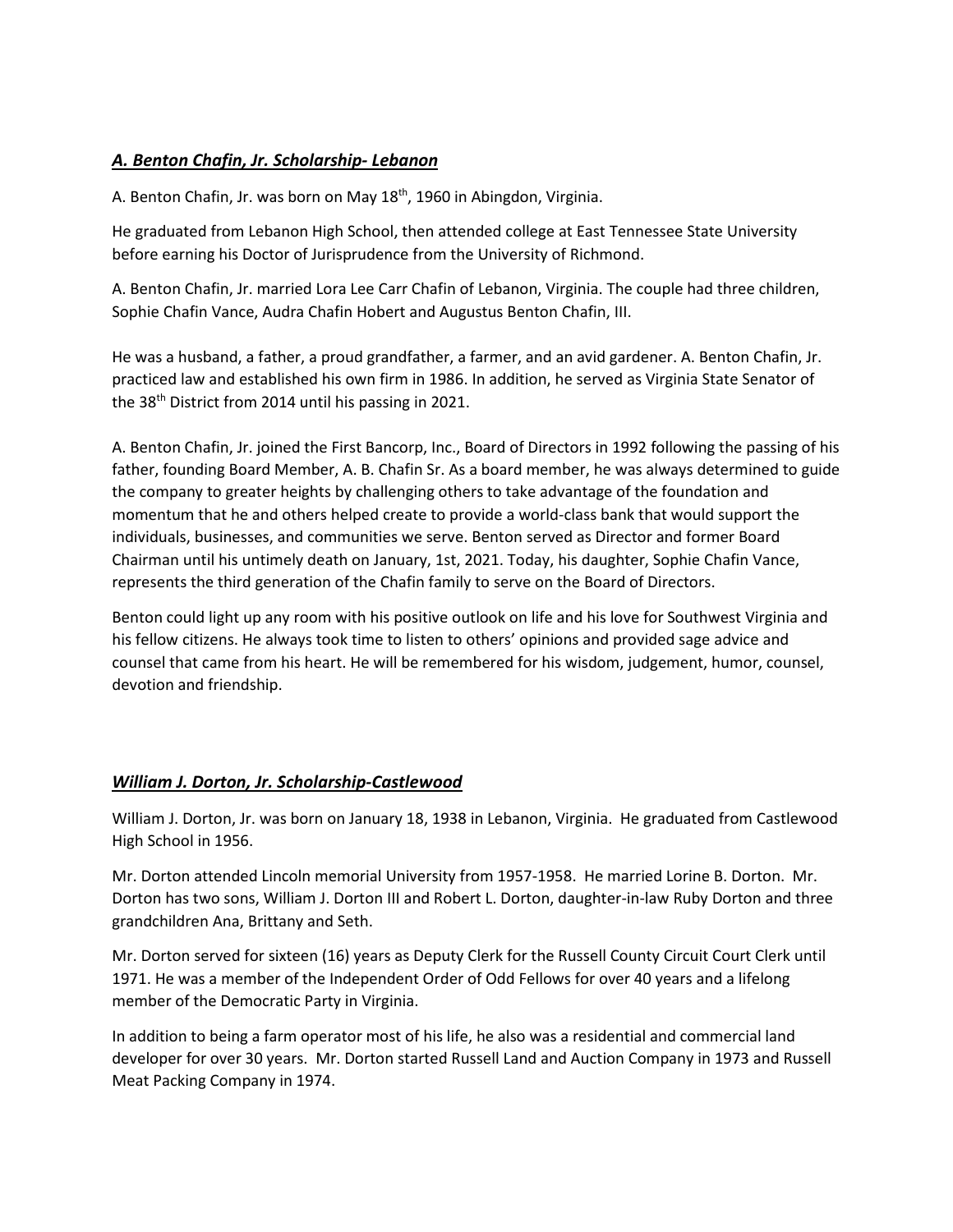Mr. William J. Dorton, Jr. was a member of the Board of Directors for First Bancorp from 1986 until his death in 2004.

#### *William B. Sutton Scholarship-Lebanon*

William (Bill) Sutton, a fourth generation Russell County resident will long be remembered for his dedicated service to First Bank & Trust Company. He was actively involved in the Board of Directors for First Bank & Trust Company and its parent company, First Bancorp. Bill spent his final years using his unique common-sense approach to issues, whether it was loans, strategic initiatives, or office planning, however, the bank was not his only passion.

Sutton loved farming, and he understood farming from a very young age. The son of a father whose physical capacity was limited by arthritis, Sutton would routinely help out on the family farm. Every morning before the sun rose, he would milk the cows before heading off to school. As a young man, after working for the Farm Bureau for several years, Sutton knew he had the knowledge skills and business sense it took to make it on his own. He then opened Sutton Insurance and was successful in the insurance business for nearly 24 years.

Beyond all of his achievements, both professional and charitable, what people will remember most about Bill Sutton is his benevolent and gentle demeanor. As his wife, Georgia, said, *"For as long as I can remember Bill, he never had a harsh word to say about anyone."* That portrayal of Bill Sutton will be what we all remember fondly for many years to come.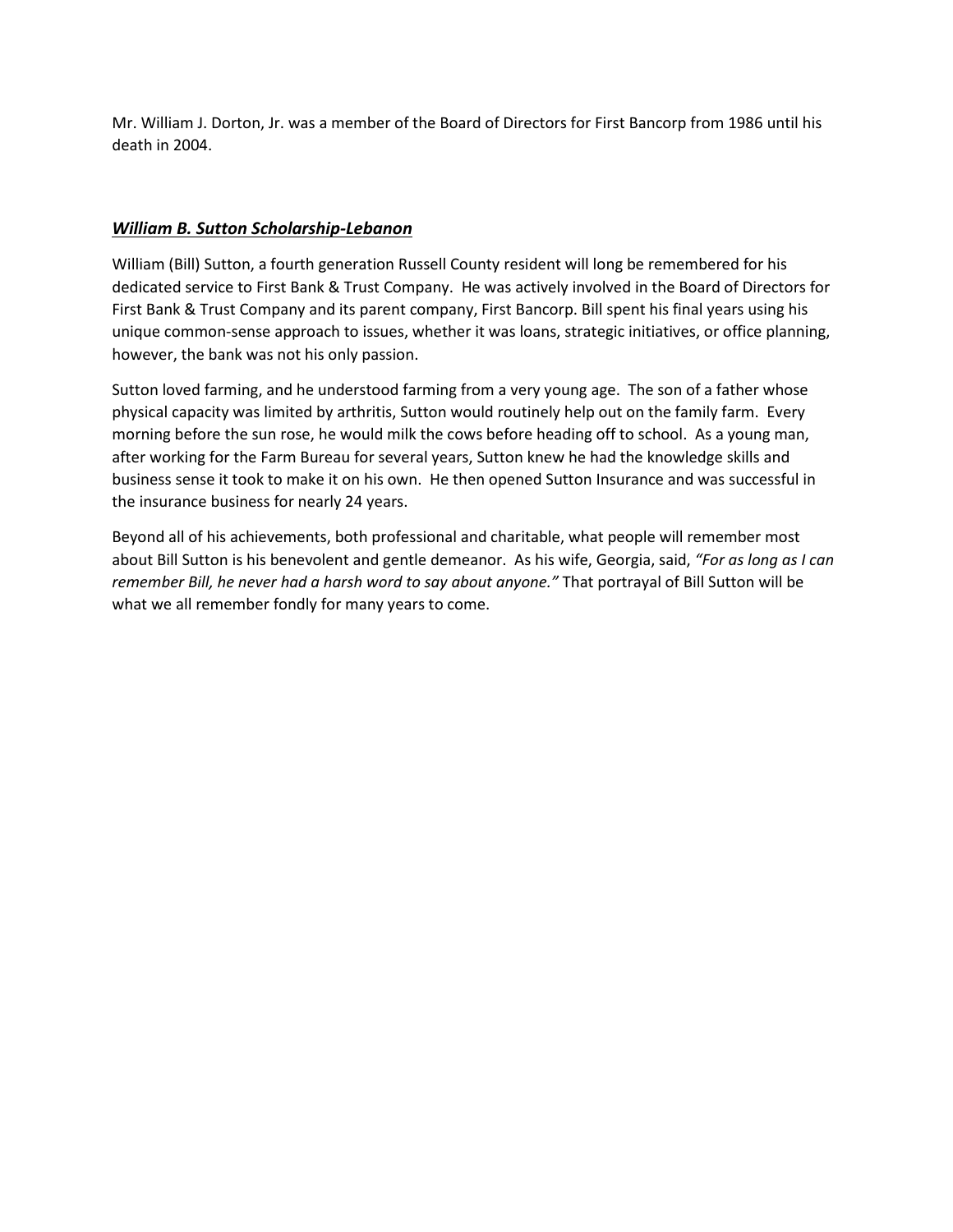## First Bank and Trust Company

### Application for \$2,000.00 College Scholarship

|               | Return by: May 13, 2022                                                                                                    |                                                                                                      |  |
|---------------|----------------------------------------------------------------------------------------------------------------------------|------------------------------------------------------------------------------------------------------|--|
|               | <b>Contact Information</b><br>Attn: Brianne Green                                                                          |                                                                                                      |  |
|               | <b>First Bank and Trust Company</b>                                                                                        |                                                                                                      |  |
| P.O. Box 1000 |                                                                                                                            |                                                                                                      |  |
|               | Abingdon, VA 24212                                                                                                         |                                                                                                      |  |
|               | Phone (276) 525-4150 ext. 4048 Email: bgreen@firstbank.com                                                                 |                                                                                                      |  |
|               | I. Applicant Information:                                                                                                  |                                                                                                      |  |
|               |                                                                                                                            | Name: Date of Application:                                                                           |  |
|               | Last Name First Name Middle Initial                                                                                        |                                                                                                      |  |
|               |                                                                                                                            |                                                                                                      |  |
|               |                                                                                                                            |                                                                                                      |  |
|               |                                                                                                                            |                                                                                                      |  |
|               |                                                                                                                            |                                                                                                      |  |
|               |                                                                                                                            | High School Telephone number (276) _______________________Class Rank __________ out of _____________ |  |
|               |                                                                                                                            | Cumulative GPA: __________ on a scale of ________ SAT scores ________ ACT scores __________________  |  |
|               |                                                                                                                            | How many days of school have you missed in 2020-2021?                                                |  |
|               |                                                                                                                            |                                                                                                      |  |
|               |                                                                                                                            |                                                                                                      |  |
|               | What are the reasons for needing this scholarship? Please include:                                                         |                                                                                                      |  |
| a.            | \$                                                                                                                         | Family Income (adjusted gross income shown on this year's tax form)                                  |  |
| $\mathbf b$ . | Number of dependents in your family and their ages:<br>Father _____ Mother _____ No. of Children _____<br>Ages of Children |                                                                                                      |  |
| $\mathbf{c}.$ | Student Aid (FAFSA).                                                                                                       | Attach a copy of your Student Aid Report from the Free Application for Federal                       |  |

Are you a resident of Russell County?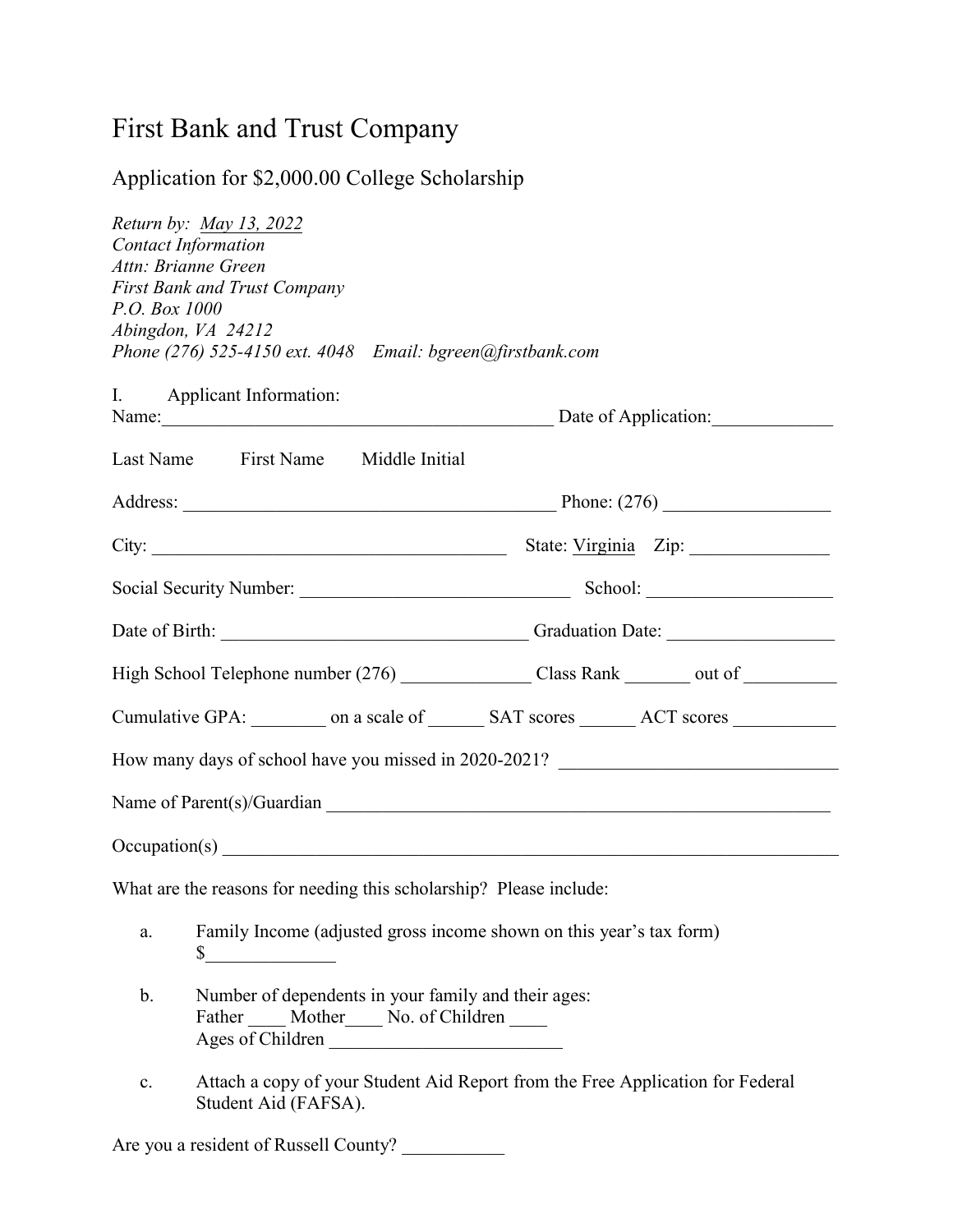1. 2. **3.** <u>**3.** *b b c b c c c c c c c c c c c c c c*</u> Do you have any out-of-school suspensions? Pes No If yes, please explain. II. Current Academic Progress: Please list your activities and honors. Activity Year Activity Year Activity Year Activity Year 1. 5.  $2.$  6. 3. 7.  $\frac{1}{2} \left( \frac{1}{2} \right)^2 \left( \frac{1}{2} \right)^2$ 4. 8.  $\overline{\phantom{a}}$ Please use a separate sheet to list additional activities, honors and awards. III. Educational Plans: After high school I plan to enter: Community College \_\_\_\_\_\_Four Year College \_\_\_\_\_University I plan to attend: Field of study: College you plan to attend: \_\_\_\_\_\_\_\_\_\_\_\_\_\_\_\_\_\_\_\_\_\_\_\_\_\_\_\_\_\_\_\_\_\_\_\_\_\_\_\_\_\_\_\_\_\_\_\_\_\_\_\_\_\_\_ IV. Career Goals: V. Employment Experience and/or Volunteer Experience Employer/Volunteer at: <br>
Date of Term  $\Box$ \_\_\_\_\_\_\_\_\_\_\_\_\_\_\_\_\_\_\_\_\_\_\_\_\_\_\_\_\_\_\_\_\_\_\_\_\_\_\_\_\_\_\_\_\_\_\_\_\_\_\_\_\_\_\_\_\_\_\_\_\_\_\_\_\_\_\_\_\_\_\_\_\_\_\_\_\_\_ \_\_\_\_\_\_\_\_\_\_\_\_\_\_\_\_\_\_\_\_\_\_\_\_\_\_\_\_\_\_\_\_\_\_\_\_\_\_\_\_\_\_\_\_\_\_\_\_\_\_\_\_\_\_\_\_\_\_\_\_\_\_\_\_\_\_\_\_\_\_\_\_\_\_\_\_\_\_ \_\_\_\_\_\_\_\_\_\_\_\_\_\_\_\_\_\_\_\_\_\_\_\_\_\_\_\_\_\_\_\_\_\_\_\_\_\_\_\_\_\_\_\_\_\_\_\_\_\_\_\_\_\_\_\_\_\_\_\_\_\_\_\_\_\_\_\_\_\_\_\_\_\_\_\_\_\_

Three *sealed* references attesting to your character and leadership ability.